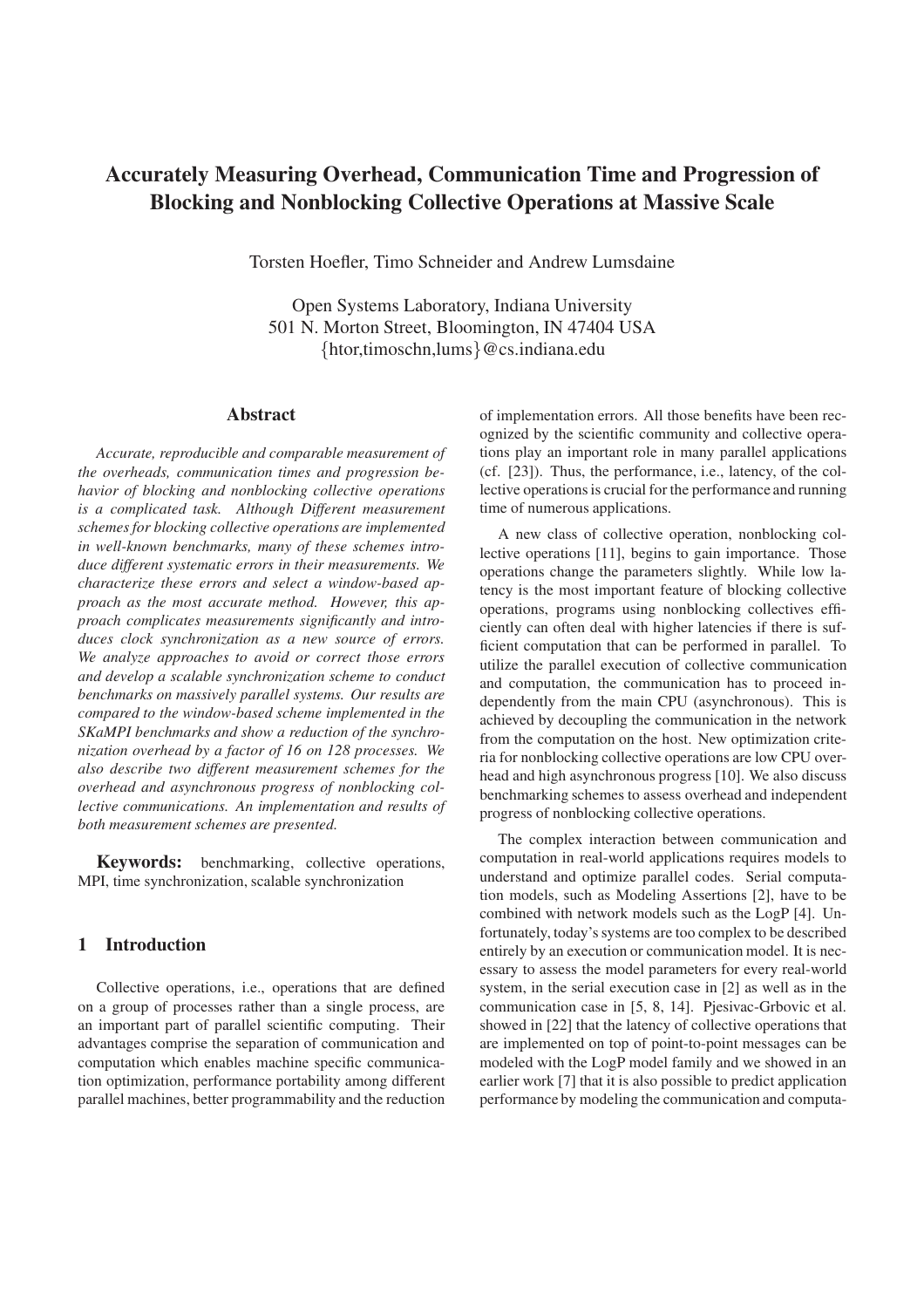```
MPI Gather(...); /∗ warmup ∗/
MPI Barrier(...); /∗ synchronization ∗/
t0 = MPI_Wtime(); /* take time */
for (i=0; i<reps; i++) {
        MPI_Gather(...); /* execute benchmark */
}
t1 = MPI_Wtime(); /* take time */
MPI_Barrier(...);
time = t1-t0;
```
#### **Listing 1. MPPTEST Benchmark Scheme**

tion separately. Thus, it is crucial to the modeling of parallel applications to have accurate models for the latency of collective operations. Several benchmarking studies have been done for different systems [3, 21, 24].

In this paper, we discuss and analyze different established measurement methods for collective operations on parallel computing systems and point out common systematic errors. Our measurement method is derived from the SKaMPI benchmarks [27] and is universal and not limited to point-to-point based methods or specific algorithms. We also extend the benchmarking principles to capture the new parameters, host overhead and asynchronous progression, for nonblocking collective operations. The following section discusses established benchmark methods and their problems.

#### 1.1 Related Work

Different benchmark schemes for blocking collectives have been proposed. Currently known methods can be divided into three groups. The first group synchronizes the processes explicitly with the use of synchronization routines (i.e., MPI\_Barrier). The second scheme, presented in [27], establishes the notion of a global time and the processes start the operation synchronously. The third scheme assesses the quality of a collective implementation by comparison to point-to-point operations [25] and is thus limited to algorithms using point-to-point messages. We investigate several publicly available benchmarks in the following and characterize them in the three groups.

**MPPTEST** implements the discussions on reproducible MPI performance measurements [6]. As described in the article, the operation to measure is executed in a warm-up round before the actual benchmark is run. The processes are synchronized with a single MPI Barrier operation before the operation is run  $N$  times in a loop. A pseudo-code is shown in Listing 1. Only the time measurements at rank 0 are reported to the user.

```
TIMER START; /∗ take time ∗/
for (i=0; i <cnt; i++) {
    if (...) flushall(1); /∗ invalidate cache if desired ∗/
    MPI Alltoall(...); /∗ perform benchmark ∗/
}
TIMER STOP; /∗ take time ∗/
total = TIMER ELAPSED;
total −= calibrate cache flush(cnt); /∗ subtract
                           cache clearing time ∗/
```
#### **Listing 2. MPBench Benchmark Scheme**

**for**( $i=0$ ;  $i$ <numbarr;  $i++$ ) MPI Barrier(...); t0 = MPI\_Wtime(); / $*$  take time  $*$ / **for** ( $i=0$ ;  $i<$ reps;  $i++$ ) { MPI Alltoall(...); /∗ execute benchmark ∗/ } t1 = MPI\_Wtime(); / $*$  take time  $*$ /  $time = (t1-t0)/reps$ :

#### **Listing 3. Intel MPI Benchmark Scheme**

**MPBench** was developed by Mucci et al. [18]. MPBench does not synchronize at all before the benchmarks. Rank 0 takes the start time, runs  $N$  times the collective operation to benchmark and takes the end time. A pseudo-code is shown in Listing 2. The timer can use the RDTSC CPU instruction [15] or gettimeofday(). Time measurement is only performed and printed on rank 0.

**Intel MPI Benchmarks** (formerly Pallas MPI benchmarks [20]), measure a wide variety of MPI calls including many collective functions. The code issues a definable number of MPI\_Barrier operations before every benchmark and measures the collective operation in a loop afterwards. The time needed to execute the loop is taken as a measurement point. The scheme is shown in Listing 3. The benchmark prints minimum, maximum and average time over all processes.

**SKaMPI** The SKaMPI benchmark uses a time-window based approach, described in [27], that ensures that all processes start the operation at the same time. No explicit synchronization is used and the times are either reported per process or cumulative.

#### 1.2 Systematic Errors in Common Measurement Methods

Benchmarking collective operations is a controversial field. It is impossible to find a single correct scheme to mea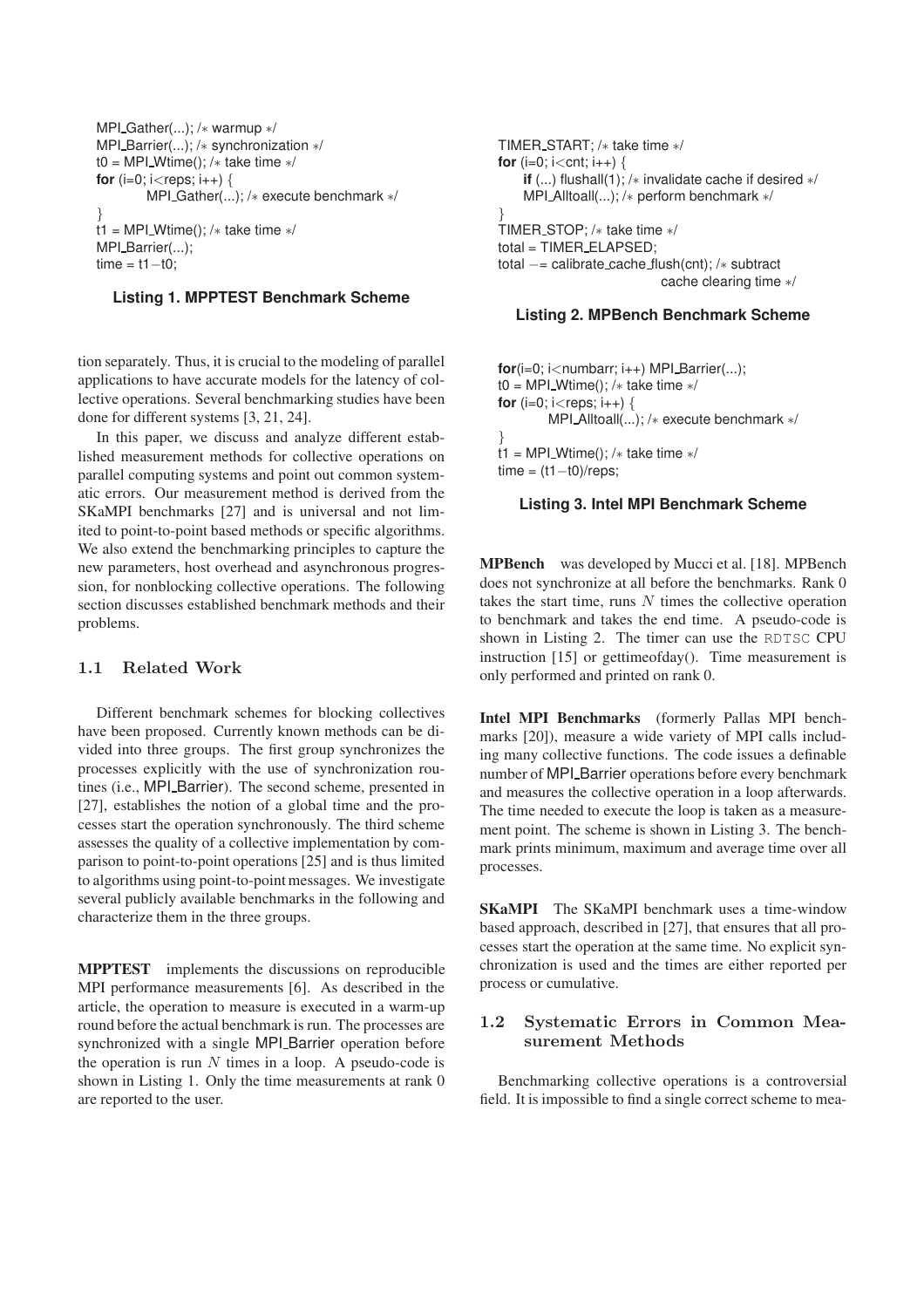sure collective operations because the variety of real-world applications is tremendously high. Thus, every possible benchmark scheme may have its justification. However, microbenchmarks are often used to compare implementations and to model the influence of the communication to several different applications. This is why a benchmark should represents the *average* or at least the majority of applications. Our model application for this work is a well balanced application that issues at least two different collective operations in a computational loop (cf. [23]). This model application would benefit from well balanced collective operations that do not introduce process skew. The following paragraphs describe common systematic errors done in the measurement of collective operations. This section is concluded with the selection of a benchmark method. All discussions apply in the same way to nonblocking collective operations because the problem of distributed time measurement and synchronization is identical in the blocking and nonblocking case.

**Implementation Assumptions** The implementation of collective communication operations can usually not be prescribed to provide as much optimization space as possible. Thus, any point-to-point algorithm or hardware supported operation that offers the functionality defined in the interface is a valid implementation. Some research groups used elaborate techniques (e.g., hardware optimization and/or specialized algorithms) to optimize collective communication on different systems (cf. [13, 26, 28]). A portable benchmark to measure the collective interface can not make any assumptions about the internal implementation like [25].

**Results on multiple processes** A second problem is that benchmarks are usually providing a single number to the user, while all processes benchmark their own execution time. Some benchmarks just return the time measured at a single process (e.g., the rank 0), some use the average of all times and some the maximum time of all processes. The decision which time to use for the evaluation is not trivial. Sometimes, it is even desirable to include the times of all ranks in the evaluation of the implementation. Worsch et al. define three schemes to reduce the times to a single number, (1) the time needed at a designated process, (2) maximum time on all processes and (3) the time between the start of the first process and the finish of the last. This list can be extended further, e.g., (4) the average time of all processes or (5) the minimum time might play a role and is returned by certain benchmarks.

**A simplified LogP model** derived from [4] is used to model the network transmissions and effects in collective communication. The LogP model uses four parameters to describe a parallel system. The parameter **L** models the network latency and **g** is the time that has to be waited between two packets. The CPU overhead **o** does not influence the network transmission and is thus omitted in our simplified model. The number of participating processes **P** is constantly four in our examples.

**Pipelined Measurements** Another source for systematic errors are pipelining effects that occur when many operations are executed in a row. A common scheme is to execute N operations in a loop, measure the time and divide this time by  $N$ . This scheme was introduced to avoid the relative high inaccuracy of timers when short intervals are measured. We show in Section 2 that this is not necessary for high precision timers. An example LogP modeling for MPI<sub>-</sub>Bcast with root 0, implemented with a linear scheme, is shown in Figure 1. A single execution is much



**Figure 1. Pipeline Effects for a linear Broadcast Implementation**

more likely to model the behavior of real optimized applications. Both schemes result in different execution times, e.g., the worst-case (maximum among all processes) returned latency for a single execution is  $L + 2g$  for a single operation and  $(8g + L)/3$  for three successive operations. The pipelined measurement tends to underestimate the latency in this example.

**Process Skew** The LogP models in the previous paragraph assumed that the first operation started at exactly the same (global) time. This is hardly possible in real parallel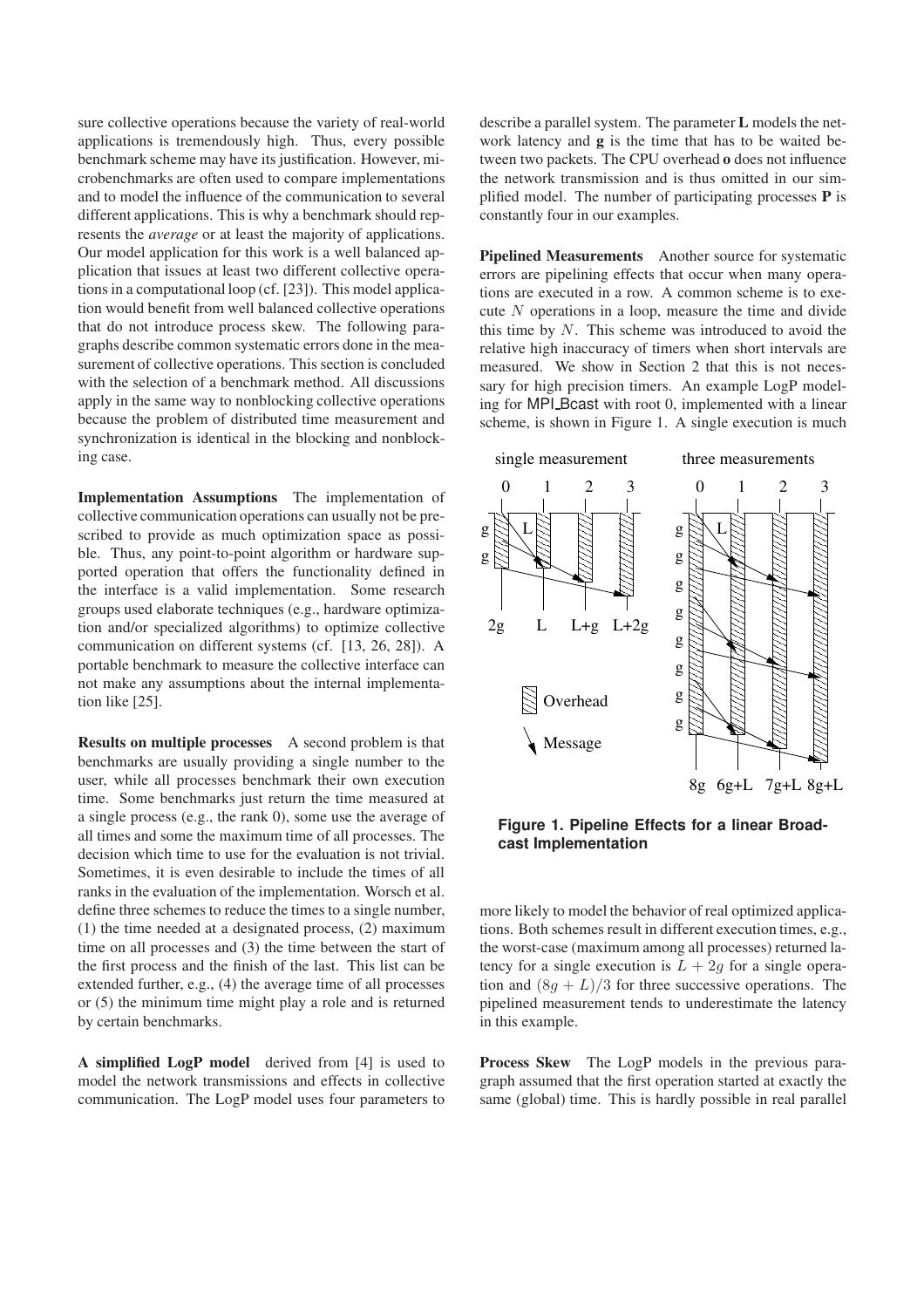systems. The processes arrive at the benchmark in random order and at undefined times. Process skew is influenced by operating system noise [1, 16] or other collective operations (cf. Figure 1 where rank 0 leaves the operation after  $2q$  and rank 3 finishes only after  $L + 2q$ ). A LogP example for the influence of process skew is shown in Figure 2. The left



**Figure 2. Influence of Process Skew on a Broadcast Benchmark**

side shows a random skew pattern where rank 1 and 2 arrive relatively late and do not have to wait for their message while the right side shows a situation where the root (rank 0) in this example) arrives late and all ranks have to wait much longer than usual. Process skew can not be avoided and is usually introduced during the runtime of the parallel program. This effect is well known and several benchmarks use an MPI Barrier before the measurement to correct skew.

**Synchronization Perturbation and Congestion** The MPI Barrier operation has two problems, the first one is that this operation may be implemented with any algorithm because it only guarantees that all processes arrived before the first returns from the call. There is no guarantee that the processes leave at the same time (i.e., the barrier operation may introduce process skew). The second one is that it may use the same network as other collective operations which may influence the messages of the investigated collective operation. An example with a linear barrier implementation is shown in Figure 3.

**Network Congestion** Network congestion can occur if multiple operations are started successively or synchronization messages interfere with the measurement. This influences the measured latencies.



**Figure 3. Possible Effect of Barrier Synchronization on Measurements**

## 1.3 Selecting a Benchmark Scheme

The SKaMPI benchmarks avoid most of the systematic errors with the window-based mechanism [27]. This mechanism relies heavily on the assumption, that the difference between the local clocks does not change (drift) or changes in a predictable way (can be corrected). We analyze the clock drift in the following sections. Another problem might be the variation in the latency of point-to-point messages. This variation is also analyzed and a new accurate point-to-point synchronization scheme is presented. Furthermore, we propose and implement a new scalable group synchronization algorithm which scales logarithmically instead of the linear SKaMPI approach.

#### **2 Measurements in Parallel Systems**

Several restrictions apply to measurements in parallel systems. One of the biggest problems is the missing time synchronization. Especially in cluster systems, where every node is a complete and independent system with its own local time source, one has to assume that potentially all processes of a parallel job run at slightly different clock speeds. However, to perform the necessary measurements, we need to synchronize all clocks or have at least the time offsets of all processes to a global time. It can also not be assumed that the processes start in any synchronous state. To ensure portability, MPI mechanisms have to be used to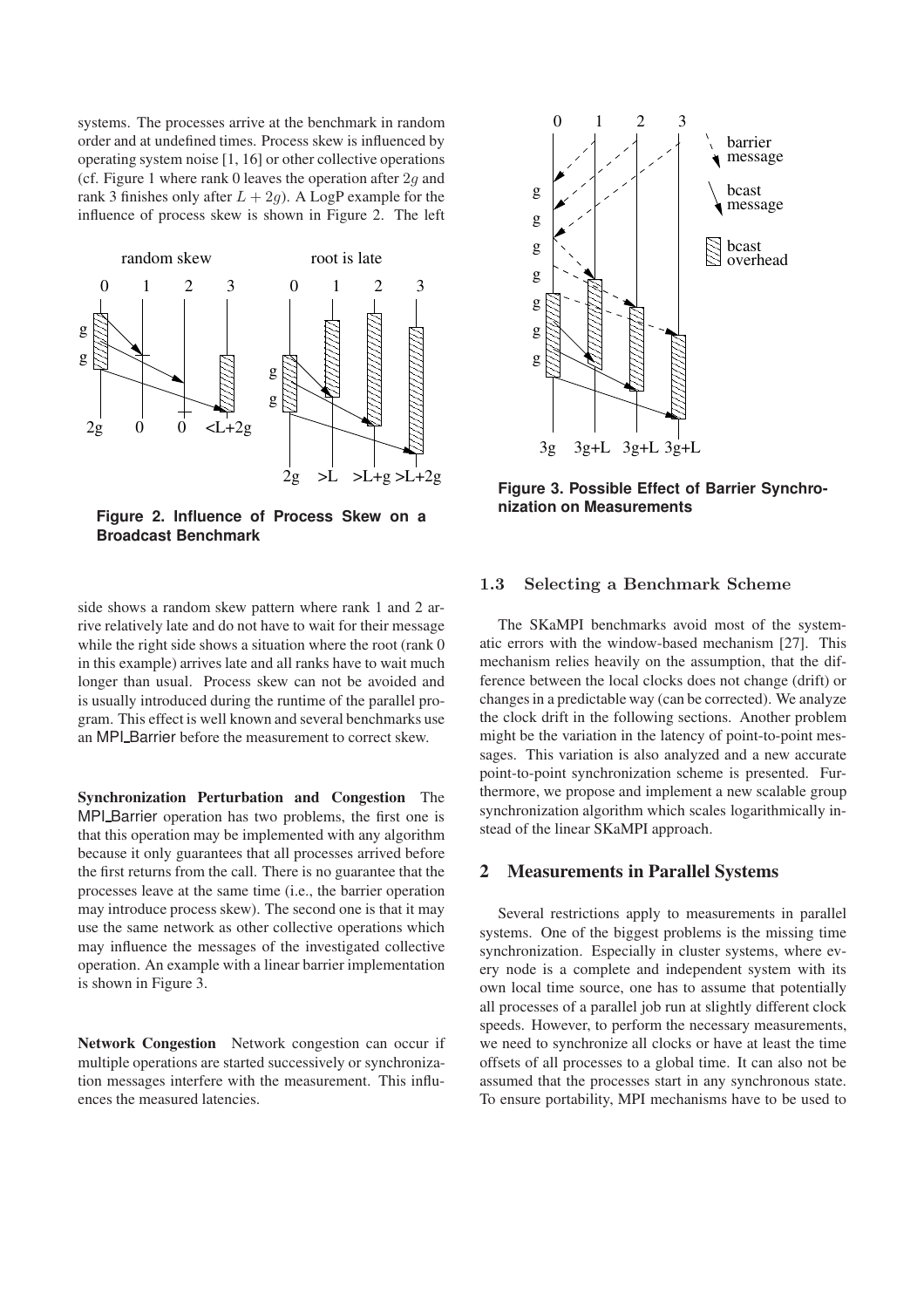synchronize. However, collective operations semantics do not guarantee any timing, thus, we need to synchronize the processes with point-to-point operations. Those operations do not guarantee timing either but are less complex than collective operations (no communication patterns). We analyze local time sources and their accuracy in the following. This is followed by an analysis of the clock skew in parallel systems and the distribution of latencies. This analysis is used to derive a novel and precise synchronization scheme in the next section.

#### 2.1 Local Time Measurement

All time sources in computing systems work in a similar way: They use a crystal that oscillates with a fixed frequency and a register that counts the number of oscillations since a certain point in time (for example the system startup). However, the way to access this information can be different. Some timing devices can be configured to issue an interrupt when the register reaches a certain value or overflows and others just enable the programmer to read the register.

A very important timer in a modern PC is the Real Time Clock (RTC) which is powered by a battery or capacitor so that it continues to tick even when the PC is turned off. It is used to get the initial time of the day at system startup, but since it is often very inaccurate (it is optimized for low power consumption, not for accuracy), it should not be used to measure short time differences.

Another time-source is the Programmable Interval Timer (PIT). It can be configured to issue interrupts at a certain frequency. These interrupts are used to update the system time and perform several operating system functions. When using the system time (for example via  $\text{qettimeofday}()$ ) one must be aware that the returned value might be influenced by ntp or other time-synchronization mechanisms and that there is a whole software stack behind this simple system call which might add additional perturbation (i.e., interrupts, scheduling, etc.).

The resolution of the discussed time sources is not very high and not accurate enough for the benchmarking of fast events like single message transmissions. Thus, many instruction set architectures (ISA) offer calls to read the CPU's clock register which is usually incremented at every tick. For example the x86 and x86-64 ISAs offer the atomic instruction RDTSC call [15] to read a 64 bit CPU tick register. In fact most modern ISAs support similar features. The resolution of those timers is usually very high (e.g., 0.5ns on a 2GHz system). It has to be noted that this mechanism introduces several problems on modern CPUs. The first issue is caused by techniques that dynamically change the CPU frequency (e.g., to save energy) such as "Intel-SpeedStep" or "AMD-PowerNow". Changing the CPU clock results in invalid time measurements. Thus, we recommend to disable those mechanisms in cluster systems. A second problem, called "process hopping", may occur on multi-processor systems where the process is re-scheduled between multiple CPUs. The counters on the CPUs are not necessarily identical. This might also influence the measurement. This problem is also minor because most modern operating systems (e.g., Linux 2.6) offer interfaces to bind a process to a specific CPU (e.g., CPU affinity), and in fact, most operating systems avoid "process hopping" by default.

#### 2.2 Clock Skew and Network Latencies

The crystals used for hardware timers are not ideal with respect to their frequency. They may be a little bit slower or faster than their nominal rate. This drift is also temperature dependent and has been analyzed in [17] and [19]. It was shown that this effect is significant enough to distinguish / identify single computers and sometimes even the timezone which they are located in. Due to other effects, such as the NTP daemon that synchronizes every 11 minutes (local time!) by default, the clock difference between two nodes may behave very unpredictable. Therefore the usage of a software independent clock like the TSC is generally a viable alternative. Of course those effects could have a negative influence on collective benchmarks which rely on time synchronization, especially if the synchronization is done only once before a long series of benchmarks. In our experiments it turns out that two clocks (even on identical hardware) always run at slightly different speeds. Therefore we analyzed the clock skew between various nodes in a cluster system over a longer period of time.

Similar to the clocks, that do not run totally synchronously, we do also expect a variance in the network transmission parameters for different messages. The most important parameter for benchmarks and synchronization is the network latency (or round-trip-time (RTT) in ping-pong benchmarks). Thus, we have to analyze the variance of RTT for different networks.

We used a simple ping pong scheme to determine the RTT: Rank 1 sends its local time  $t_1$  as an eight byte message with a blocking send to rank 2. As soon as rank 2 has completed the corresponding recv, it sends its local time  $t_2$ back to rank 1. After rank 1 is finished receiving that timestamp it checks his local time  $t_3$ . To use a portable highprecision timing interface and to support many network interconnects, the benchmark scheme was implemented in the Netgauge performance measurement framework [12]. A pseudo-code is shown in Listing 4. The difference between the first and the second timestamp obtained by node 1 is the *roundtrip time* ( $t_{rtt} \leftarrow t_3 - t_1$ ). On our x86 systems, we used RDTSC in the take time () macro because this gives us a very high resolution and accuracy. However, we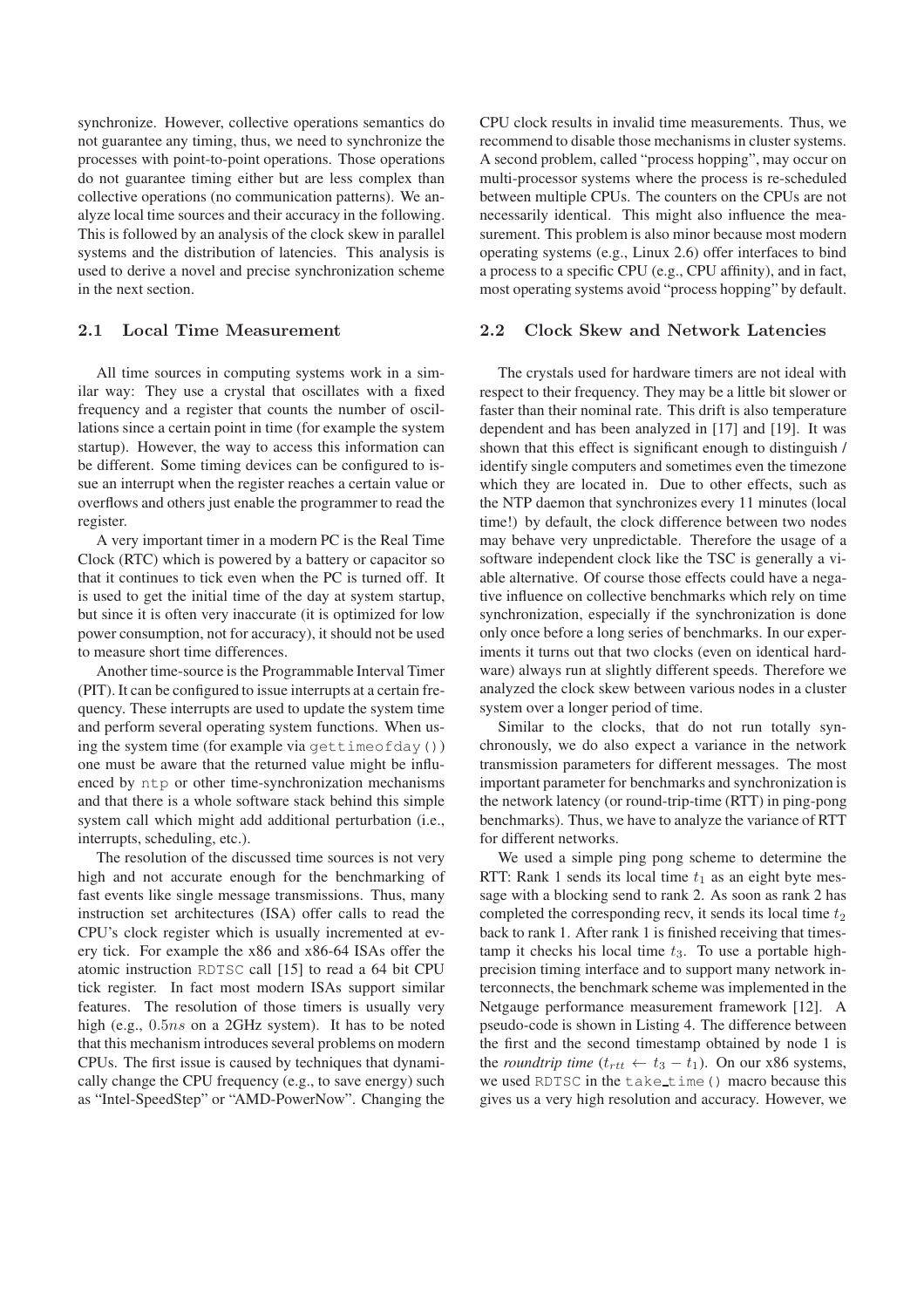```
if (rank == 0) {
  t1 = take_time();
  module \rightarrow send(1, 8t1, 8);module \rightarrow recv(1, 8t2, 8);t3 = \text{take_time});
} else {
  module \rightarrow recv(0, 8t1, 8);t2 = \text{take_time});
  module\rightarrow send(0, &t2, 8);
}
```
**Listing 4. The RTT Benchmark**

double-checked our findings with MPI\_Wtime (Which uses gettimeofday() or similar functions) to avoid common pitfalls described in Section 2.1.

This measurement was repeated 50,000 times, once every second over a period of 14 hours. We gather data to get information about the RTT distribution and also the clock skew between two nodes. Thus, we define the difference between  $t_1$  and  $t_2$  as *clock-difference* ( $t_{diff} \leftarrow |t_1 - t_2|$ ) and collect statistical data for the clock differences too.

The benchmark results, a histogram of 50,000 RTT measurements in 200 uniform bins, for the latency (RTT/2) distributions of InfiniBand, Myrinet and Gigabit Ethernet are shown in Figure 4.



**Figure 4. Distribution of Roundtrip Times**

The clock skew results of 6 different node pairs on our test systems are shown in Figure 5. We see that the clock difference behaves relatively linear at a coarse scale.

#### **3 Time Synchronization**

We describe a new time synchronization scheme that bases on our analysis of clock skew and latency variation.



**Figure 5. Clock Drift for Different Pairs**

We begin by defining a scheme to synchronize two processes and derive a scalable scheme to synchronize large process groups. We used this schemes to synchronize the processes in our collective benchmark NBCBench [11] that uses a window-based benchmark scheme.

### 3.1 Synchronizing two Processes

A clock synchronization between two peers is often accomplished with a ping pong scheme similar to the one described above: Two processes calculate their clock difference so that the client node knows his clock offset relative to the server node. This offset can be subtracted from the client's local time when clock synchronization is required. However this procedure has certain pitfalls one has to be aware of.

Many implementations of the scheme described above, for example the one found in the SKaMPI code, use MPI Wtime to acquire timestamps. This is of course the most portable solution and works for homogeneous nodes as well as heterogeneous ones. But you can not be sure which timing source is used by MPI Wtime, for example the usage of gettimeofday() is, due to its portability, quite likely. But the precision of this clock can vary (cf. Section 2.1).

We showed in Section 2 that measured network latencies are varying with an unpredictable distribution. The effect of this pseudo-random variation of the latency to the clock synchronization has to be minimized. Many codes use the average or median of the clock differences and roundtrip times. This is not a viable option because their distribution is asymmetric and their variance is high. A better approach is the measurement of roundtrip time and clock difference at the same time and only use the clock differences obtained in measurements with round trip times below a certain thresh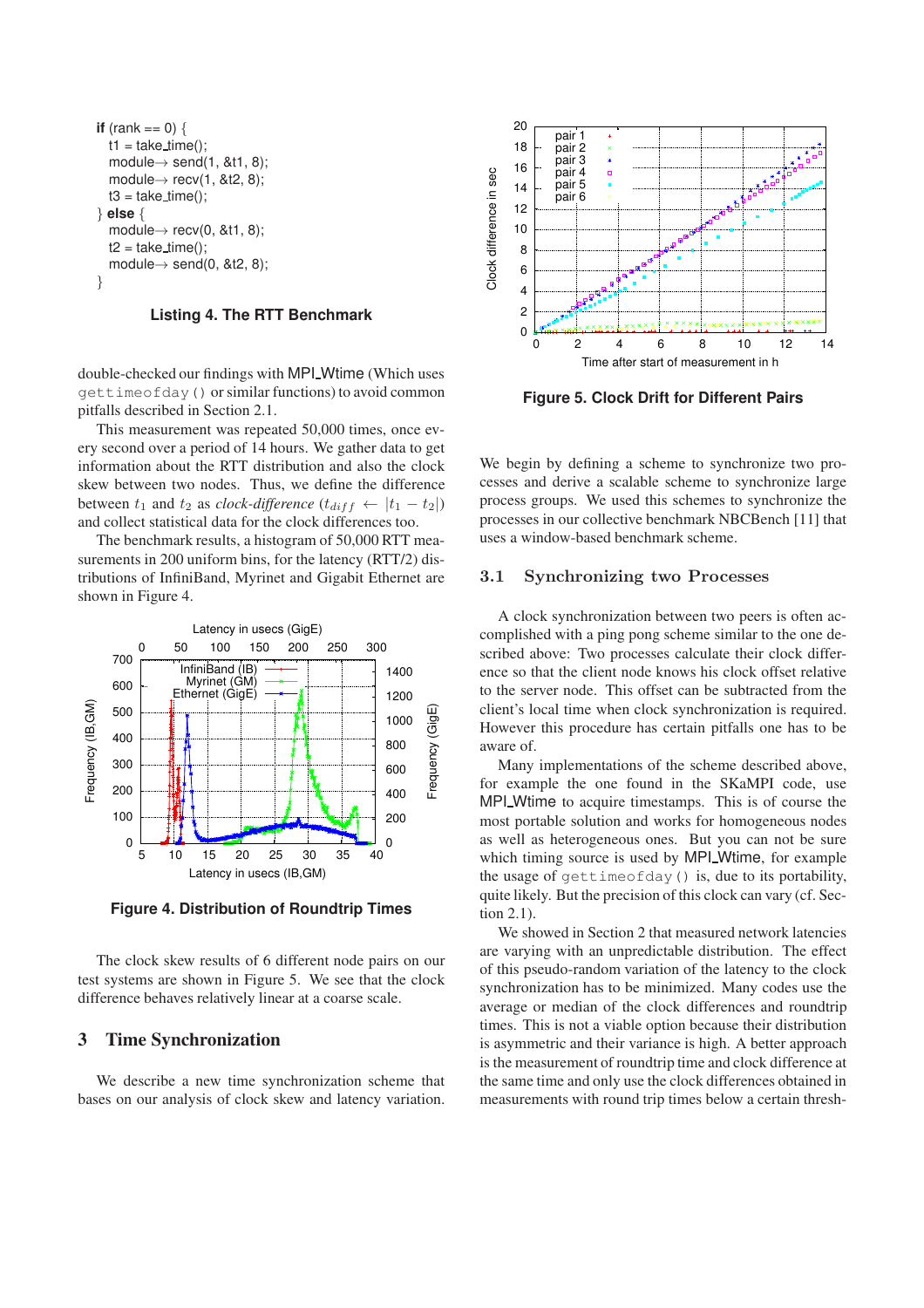old.

The distribution of roundtrip times can not be known in advance. That implies that this threshold can not be selected easily. We chose a different approach to ensure accurate measurements. For the measurements in Section 2, we used only the 25% of the results that had the smallest roundtrip time. However, this requires a fixed number of measurements to be conducted every time and makes this scheme unusable for online measurements. For this purpose, we developed another approach. We conduct as many measurements as we needed so that the minimal observed roundtrip time does not become smaller for N consecutive measurements.

While this scheme is guaranteed to converge, it is not possible to predict how many measurements have to be conducted for a certain  $N$ . It is also not possible to select  $N$ such that it ensures a certain quality of the observed *minimal* roundtrip time. Thus, we performed a simulation to find suitable values for  $N$  for different interconnection networks.

The simulation takes a random roundtrip time from our  $list<sup>1</sup>$  and checks if it was bigger than the smallest one observed in this run. If this condition is met N consecutive times the run is completed and we compute the difference (in percent) between the smallest RTT in our whole dataset and the one observed in the current run. The average difference is shown in the "quality" graphs in Figure 6. In the same figure we graphed how many iterations of this simulation (which is equal to the number of measurements needed in the online scenario) were needed until the selected minimum was the smallest for  $N$  iterations. This is graphed as "cost". Since this graph looked very similar for all tested networks we only plotted it once.

It shows that the quality of the measurement and the measurement costs (i.e., the number of measurements) increase relatively independent of the network with N. However, the quality of the results improves fast for small N and seems to saturate around 5%. To support every network, we chose  $N = 100$ , which has an error of less than 10% for our tested networks and costs approximately 180 measurements.

#### 3.2 Scalable Group Time Synchronization

Collective time synchronization means that all processes know the time difference to a single process so that every process can compute a global time locally. Rank 0 is conveniently chosen as global time source, i.e., after the time synchronization, every rank knows the difference between its own clock and rank 0's clock. This enables globally synchronous events initiated by rank 0. For example, rank 0 can broadcast a message that some function is to be executed at



**Figure 6. Influence of N on Quality**

rank 0's local time x. Every rank can now calculate its local time when this operation has to be executed.

A common scheme to synchronize all ranks is start the point-to-point synchronization procedure between rank 0 and every other rank. The disadvantage of this scheme is that it takes  $P - 1$  synchronization steps to synchronize  $P$ processes (each process sends and receives multiple messages in each step). We propose a new and scalable time synchronization algorithm for our scalable benchmark. Our algorithm uses  $\lceil log_2 P \rceil$  communication steps to synchronize P processes.

The algorithm divides all ranks into two groups. The first group consists of the maximum power-of-two ranks,  $t = 2^k$ ;  $max(k \in \mathbb{N})$ ,  $t \leq P$  beginning from rank 0 to rank  $t - 1$ . The second group includes the remaining ranks t to  $P - 1$ .

The algorithm works in two steps, the first group synchronizes with a tree-based scheme in  $log_2 t$  synchronization rounds. The point-to-point scheme, described in Section 3.1 is used to synchronize two processes. Every rank  $r$ in round r acts as a client if r  $mod 2^r = 0$  and as a server if r mod  $2^r = 2^{(r-1)}$ . All clients r use rank  $r + 2^{(r-1)}$  as server and all servers rank  $r - 2^{(r-1)}$  as client. All clientserver groups do the point-to-point synchronization scheme in parallel. Every server gathers some time difference data in every round. This gathered data has to be communicated at the end of every round. To be precise, a server communicates  $2^{(r-1)}$  time differences to its client at the end of every round. The clients receive the data and update their local differences to pass them on in the next step. After  $log_2 t$ rounds, rank 0 knows the time differences to all processes in group 1.

In the second step, all processes in group 2 choose peer  $r - t$  in group 1 to synchronize with. All processes in group 2 synchronize in a single step with their peers and send the

<sup>&</sup>lt;sup>1</sup> we used the 50,000 RTTs gathered as described in Section 2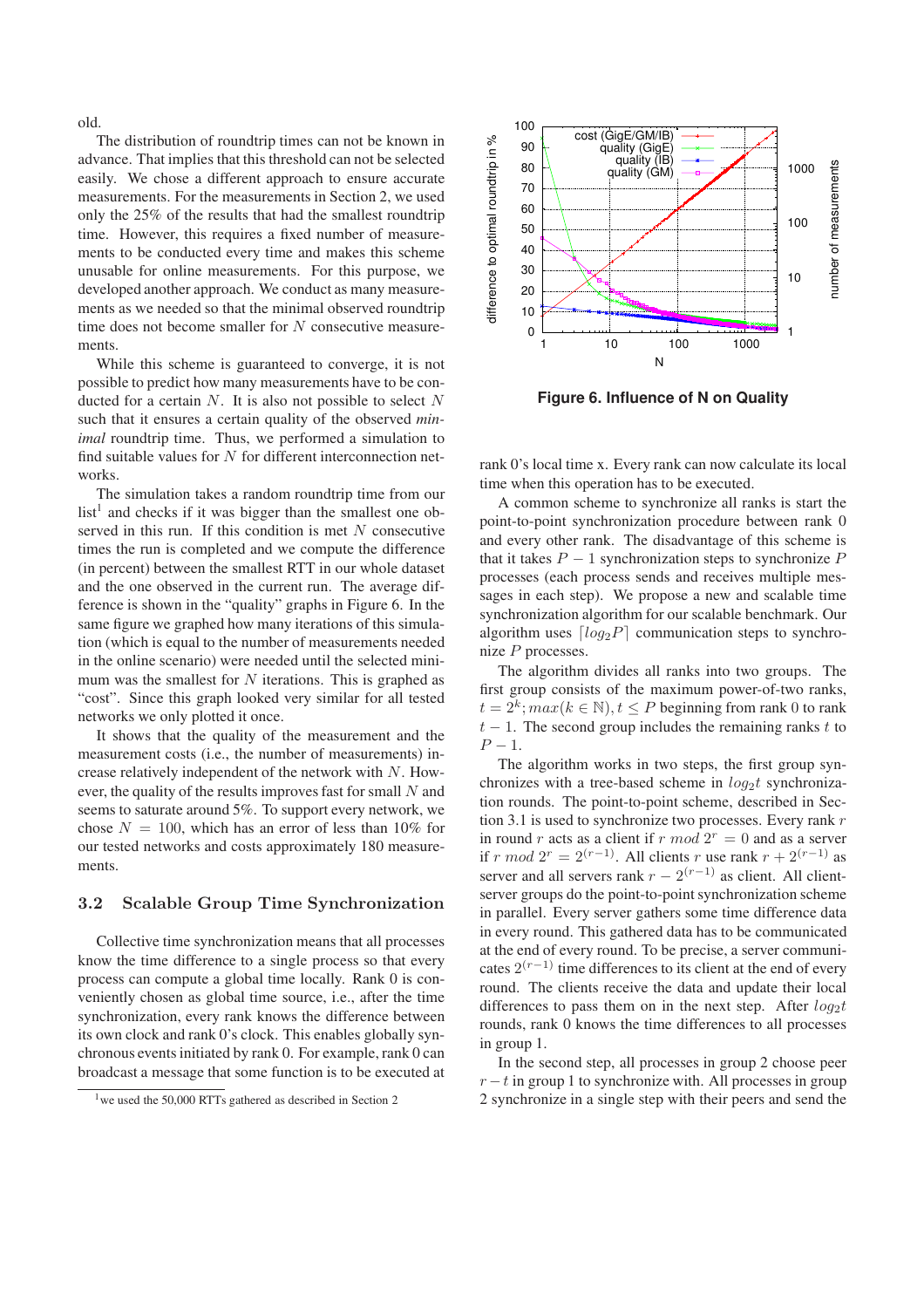result to rank 0 which in turn calculates all the time offsets for all processes and scatters them accordingly. After this step, all processes are time synchronized, i.e., know their time difference to the global clock of rank 0. The whole algorithm for an example with  $P = 7$  is shown in Figure 7.



**Figure 7. Synchronization Method**

Figure 8 shows the difference in synchronization time between a linear scheme and the proposed logarithmic algorithm. The benchmark, which measures the synchronization time at rank 0, was run on the *Odin* cluster at Indiana University, the cluster consists of 128 dual Opteron dualcore nodes. To simulate a real application, we used all four cores of the machine. The synchronization time is greatly reduced (up to a factor of more than 16 for 128 processes) with the new scheme.

# **4 Designing the Microbenchmark**

We used our new findings to implement a new benchmark scheme in the benchmark suite Netgauge. The implementation bases on NBCBench which was first introduced to measure the performance and overlap characteristics of nonblocking collective operations in [11]. However, the first part of this paper focuses on measurement methods for blocking collective operations which is also supported by Netgauge. This section gives a rough overview about the necessary parts of Netgauge to understand how the proposed measurement method is implemented. In our method, we use the hints of [6] and omit the implementation details



**Figure 8. Synchronization Time over IB**

```
for(p=2;p<numprocs;p=p∗2) {
  MPI Comm create(...); /∗ create sub−communicator ∗/
  sync init stage1(...);
  for(s=1;s<size,s=s*2) {
    for(i=1;i<warm;i++) MPI Allreduce(...); /∗ warmup ∗/
    sync init stage2(...);
    for(b=0;b<number>number,b++) {
      sync(...);
      t = -take_time;
      MPI_Allreduce(...);
      t == take_time();
} } }
```
## **Listing 5. Netgauge Collective Benchmark Scheme for Allreduce**

due to space restrictions. We implement a SKaMPI-like window-based mechanism with the synchronization techniques described above. We introduced an abstract synchronization interface that calls three different functions. Netgauge mainly consists of three nested loops, the outer loop runs over different process numbers, the second loop runs over different data sizes and the inner loop performs multiple time measurements. The first call to a synchronization function (sync\_init\_stage1()) is done in the outer loop and determines the time offsets to rank 0. The second call (sync\_init\_stage2()) is inside the loop over all data sizes, and checks and changes the window size if necessary (cf.  $[27]$ ). The inner loop calls sync() before every benchmark which waits until the next window starts. The scheme is shown in Figure 9 and a pseudo-code is presented in Listing 5. The output can be customized by the user. Netgauge is able to print the times for all processes or the median, average, minimum or maximum time of all pro-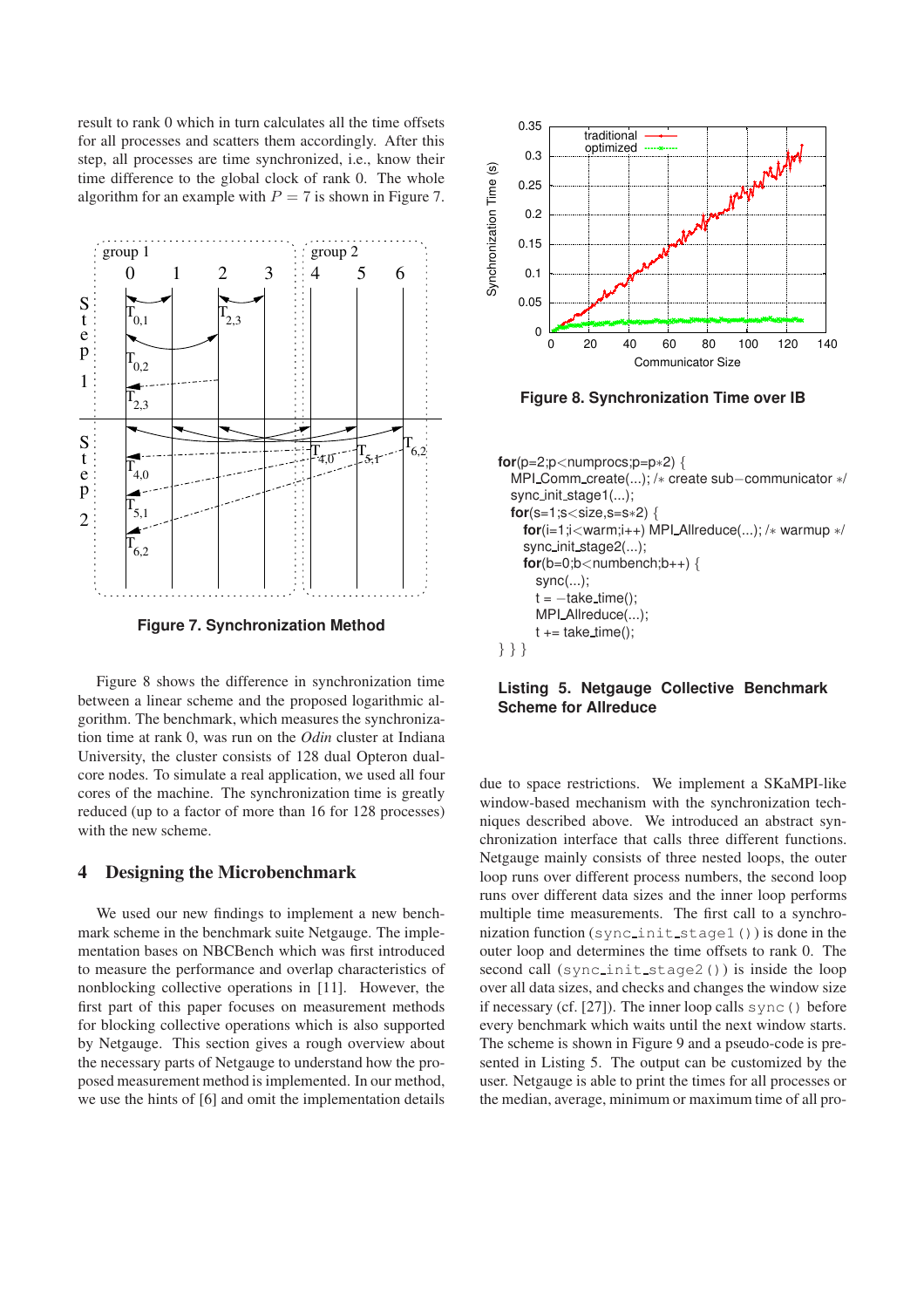

**Figure 9. Benchmarking blocking collectives**

cesses. It is also possible to select between the minimum, maximum, average or median time for all measurements.

## 4.1 Nonblocking Collective Operations

The previous sections discussed distributed synchronization and measurement principles for collective operations. In the case of blocking collective operations, the results can be directly reported to the user or used in communication models. However, measuring nonblocking collective communication is more complicated. A nonblocking communication consists of two phases, the initialization and the wait phase. Initialization is usually the time when the operation is posted, for example a call to NBC Ibcast to start a nonblocking broadcast. The corresponding NBC Wait waits for the completion of the operation. Ideally, there is enough computation between the initialization and wait and the communication progresses independently. This effectively turns NBC Wait into a no-op (the communication is already finished before wait is called). Thus, the only overheads that the user-code faces is the time needed by NBC Ibcast and the time spent in NBC Wait. Thus, the communication-latency can be ignored as long as there is enough computation to overlap and the communication progresses independently.

Progression can either be independent from the user (e.g., in the threaded case [9]) or has to be performed manually (e.g., by calling NBC Test frequently [10]). Thus, we conclude that the two important parameters are CPU overhead and asynchronous progression.

In order to assess all overheads, we propose a two-stage scheme to benchmark nonblocking collective operations. The first stage benchmarks the time  $T_b$  for the blocking execution of non-blocking collective operations (initialization followed by a wait). The second stage initializes the nonblocking communication simultaneously on every rank, computes for time  $t_b$  and then waits for completion. Optionally, progression calls can be done during the computation phase. The benchmark schema is shown in Figure 10 and Listing 6.



**Figure 10. Black-box test for manual progression strategy**

The computation loop might contain calls to NBC Test in order to progress the outstanding communication requests. This time-based scheme is able to assess all overheads related to calls on the CPU. However, it fails to capture other overheads for example interrupt times or scheduling overheads because it's time-based. In order to assess all additional overheads one can employ a work-based scheme, such as:

1. benchmark the time  $t<sub>b</sub>$  for a blocking communication with scheme described before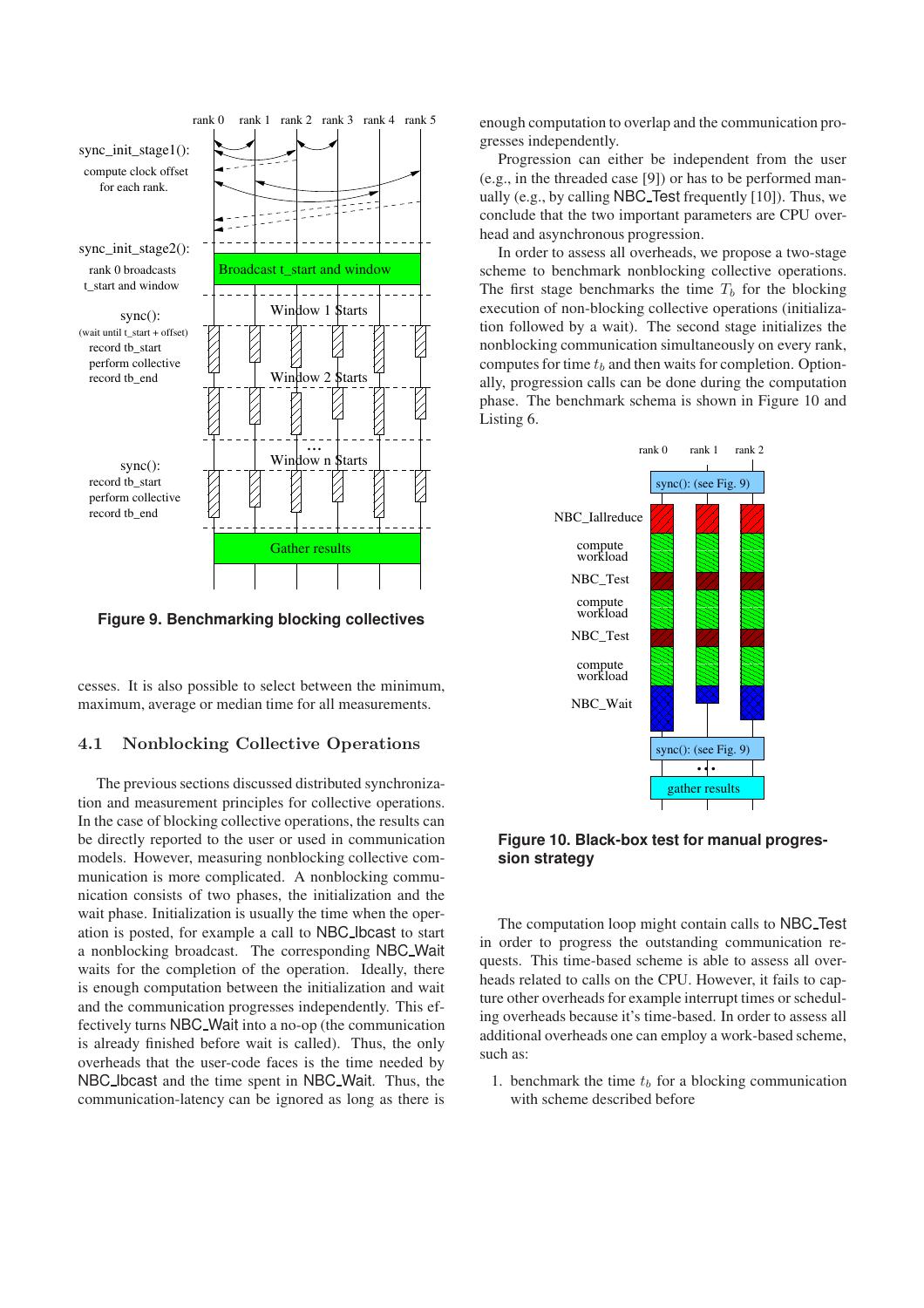```
for(p=2;p<numprocs;p=p∗2) {
 MPI_Comm_create(...); /* create sub-communicator */
 sync init stage1(...);
 for(s=1;s<size,s=s*2) {
    for(i=1;i<warm;i++) /∗ warmup ∗/
      NBC Iallreduce(..., &req); NBC Wait(req);
    t_b –= take_time()
    NBC Iallreduce(..., &req); NBC Wait(req);
    t_b += take_time()
    t_b = max t_b of all processes
    sync init stage2(...);
    for(b=0;b<number>number,b++) {
      sync(...);
      t init -= take_time();
      NBC Iallreduce(..., &req);
      t init += take time();
      do_compute(t_b);
      t-wait -= take_time();
      NBC Wait(req);
      t wait += take time();
} } }
```
**Listing 6. Netgauge Benchmark Scheme for Iallreduce**

2. find workload  $\lambda$  that needs  $t_b$  to be computed (a)  $\lambda = 0$ 

(b) while( $t_{\lambda} < t_b$ ) { increase workload  $\lambda$  by  $\delta$ ;  $t_{\lambda}$  = time to compute workload  $\lambda$  }

- 3. collect maximum time workload  $\lambda$  of all processes
- 4. start timers  $t_{\alpha}$  simultaneously on all processes
- 5. start communication (also simultaneously, e.g., NBC Ibcast)
- 6. compute fixed workload  $\lambda$
- 7. wait for communication (NBC Wait)
- 8. stop timer  $t_{ov}$

Both, the time-based and the workload-based methods, are useful to determine and compare different sources of overhead. Thus, we implemented both methods in Netgauge. Figure 11 shows the benchmark result for the blocking and nonblocking collective NBC Iallreduce operations on 32 InfiniBand nodes. The nonblocking operations are either implemented with user-progression ("nb/time/test" with tests for every 1024 bytes, which was the optimal result for the test-interval determined before) or with an asynchronous progress thread running on a separate core. Both, the time- and the work-based benchmarking scheme delivered similar results for the test-based progression. However, there were clear differences in the threaded progression case because the time-based scheme hides overheads such as context switching. We see that threaded progression seems only useful when more then  $512$  kiB are reduced. We also see the eager/rendezvous switching point at 128 bytes and the collective algorithm switching point at  $512$  kiB. More measurements can easily be collected with LibNBC and Netgauge.



**Figure 11. Blocking and nonblocking overhead for NBC Iallreduce on 32 InfiniBand nodes**

#### 4.2 Asynchronous Progress

We presented techniques to benchmark the overhead of nonblocking collective operations. However, assessment of asynchronous progression is still undefined. In this section, we propose an indirect method to measure asynchronous progress by comparing different test strategies. The number of necessary progression calls can also be assessed with Netgauge. We proposed a black box testing scheme in [10] that performs  $N$  tests during a message transmission.  $N$  is defined as a function of the message size in order to reflect the needs of the pipelined protocol:

$$
N = \left\lfloor \frac{size}{interval} \right\rfloor + 1
$$

For example, if the datasize is 4096 bytes and the interval is 2048 bytes, the benchmark issues one test at the beginning, one after 50% of the computation and one at the end. The test-interval for Netgauge can be chosen by the user. The scheme is shown in Figure 10. Note that every process which takes part in the benchmark has to record the overhead caused by progression calls. Of course it has to be assured that the workload is long enough to hide the entire communication, as described earlier.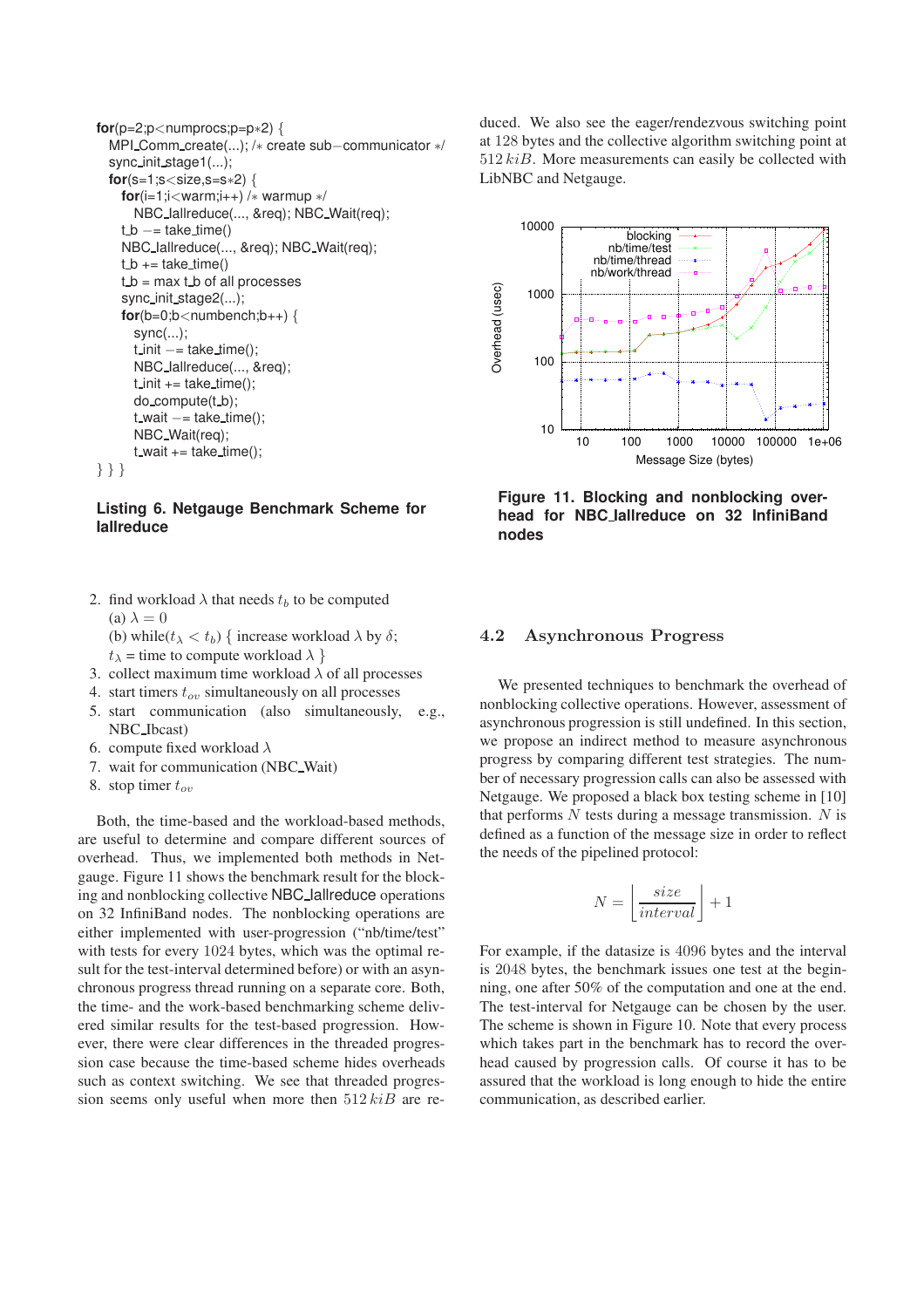#### **5 Conclusions**

In this work, we analyzed different schemes to benchmark the latency, overhead and independent progress of blocking and nonblocking collective operations. We defined certain systematic errors in common methods and proposed a new and scalable scheme which avoids those errors. Our method bases on a window-based measuring method. Therefore, we propose and analyze a new scalable group synchronization method for collective benchmarks. Our method is more than 16 times faster than other established schemes on 128 processes and promises to be more accurate. The described scheme to benchmark overhead, communication time and progression of blocking and nonblocking collective operations has been implemented in the open source tool NBCBench which is available at the author's webpage.

#### **Acknowledgments**

This research was funded by a gift from the Silicon Valley Community Foundation, on behalf of the Cisco Collaborative Research Initiative of Cisco Systems.

#### **References**

- [1] S. Agarwal, R. Garg, and N. Vishnoi. The impact of noise on the scaling of collectives: A theoretical approach. In *12th Annual IEEE International Conference on High Performance Computing*, Goa, India, Dec. 2005.
- [2] S. R. Alam, N. Bhatia, and J. S. Vetter. An exploration of performance attributes for symbolic modeling of emerging processing devices. In R. H. Perrott, B. M. Chapman, J. Subhlok, R. F. de Mello, and L. T. Yang, editors, *HPCC*, volume 4782 of *Lecture Notes in Computer Science*, pages 683–694. Springer, 2007.
- [3] T. Bönisch, M. M. Resch, and H. Berger. Benchmark evaluation of the message-passing overhead on modern parallel architectures. In *Parallel Computing: Fundamentals, Applications and New Directions, Proceedings of the Conference ParCo97*, pages 411–418, 1997.
- [4] D. Culler, R. Karp, D. Patterson, A. Sahay, K. E. Schauser, E. Santos, R. Subramonian, and T. von Eicken. LogP: towards a realistic model of parallel computation. In *Principles Practice of Parallel Programming*, pages 1–12, 1993.
- [5] D. Culler, L. T. Liu, R. P. Martin, and C. Yoshikawa. LogP Performance Assessment of Fast Network Interfaces. *IEEE Micro*, 16:35–43, February 1996.
- [6] W. Gropp and E. L. Lusk. Reproducible measurements of mpi performance characteristics. In *Proceedings of the 6th European PVM/MPI Users' Group Meeting on Recent Advances in Parallel Virtual Machine and Message Passing Interface*, pages 11–18, London, UK, 1999. Springer-Verlag.
- [7] T. Hoefler, R. Janisch, and W. Rehm. Parallel scaling of Teter's minimization for Ab Initio calculations. 11 2006.

Presented at the workshop HPC Nano in conjunction with  $SC'06$ 

- [8] T. Hoefler, A. Lichei, and W. Rehm. Low-Overhead LogGP Parameter Assessment for Modern Interconnection Networks. 03 2007.
- [9] T. Hoefler and A. Lumsdaine. Message Progression in Parallel Computing - To Thread or not to Thread? In *Proceedings of the 2008 IEEE International Conference on Cluster Computing*. IEEE Computer Society, Oct. 2008.
- [10] T. Hoefler and A. Lumsdaine. Optimizing non-blocking Collective Operations for InfiniBand. In *Proceedings of the 22nd IEEE International Parallel and Distributed Processing Symposium (IPDPS)*, 04 2008.
- [11] T. Hoefler, A. Lumsdaine, and W. Rehm. Implementation and performance analysis of non-blocking collective operations for mpi. In *Accepted for publication in the proceesings of Supercomputing'07*, 2007.
- [12] T. Hoefler, T. Mehlan, A. Lumsdaine, and W. Rehm. Netgauge: A Network Performance Measurement Framework. In *High Performance Computing and Communications, Third International Conference, HPCC 2007, Houston, USA, September 26-28, 2007, Proceedings*, volume 4782, pages 659–671. Springer, 9 2007.
- [13] T. Hoefler, T. Mehlan, F. Mietke, and W. Rehm. Fast Barrier Synchronization for InfiniBand. In *Proceedings, 20th International Parallel and Distributed Processing Symposium IPDPS 2006 (CAC 06)*, April 2006.
- [14] T. Hoefler, T. Mehlan, F. Mietke, and W. Rehm. LogfP A Model for small Messages in InfiniBand. In *Proceedings, 20th International Parallel and Distributed Processing Symposium IPDPS 2006 (PMEO-PDS 06)*, April 2006.
- [15] Intel Corporation. Intel Application Notes Using the RDTSC Instruction for Performance Monitoring. Technical report, Intel, 1997.
- [16] K. Iskra, P. Beckman, K. Yoshii, and S. Coghlan. The influence of operating systems on the performance of collective operations at extreme scale. In *Proceedings of Cluster Computing, 2006 IEEE International Conference*, 2006.
- [17] T. Kohno, A. Broido, and K. Claffy. Remote physical device fingerprinting. *Dependable and Secure Computing, IEEE Transactions on*, 2(2):93–108, 2005.
- [18] P. J. Mucci, K. London, and J. Thurman. The MPIBench Report. Technical report, CEWES/ERDC MSRC/PET, 1998.
- [19] S. Murdoch. Hot or not: revealing hidden services by their clock skew. *Proceedings of the 13th ACM conference on Computer and communications security*, pages 27–36, 2006.
- [20] Pallas GmbH. Pallas MPI Benchmarks PMB, Part MPI-1. Technical report, 2000.
- [21] J. Pjesivac-Grbovic. Open MPI Collective Operation Performance on Thunderbird. Technical report, The University of Tennessee, Computer Science Department, Knoxville, Technical Report, UT-CS-07-594, 2007.
- [22] J. Pjesivac-Grbovic, T. Angskun, G. Bosilca, G. E. Fagg, E. Gabriel, and J. J. Dongarra. Performance Analysis of MPI Collective Operations. In *Proceedings of the 19th International Parallel and Distributed Processing Symposium*, Denver, CO, April 2005.
- [23] R. Rabenseifner. Automatic MPI Counter Profiling. In *42nd CUG Conference*, 2000.